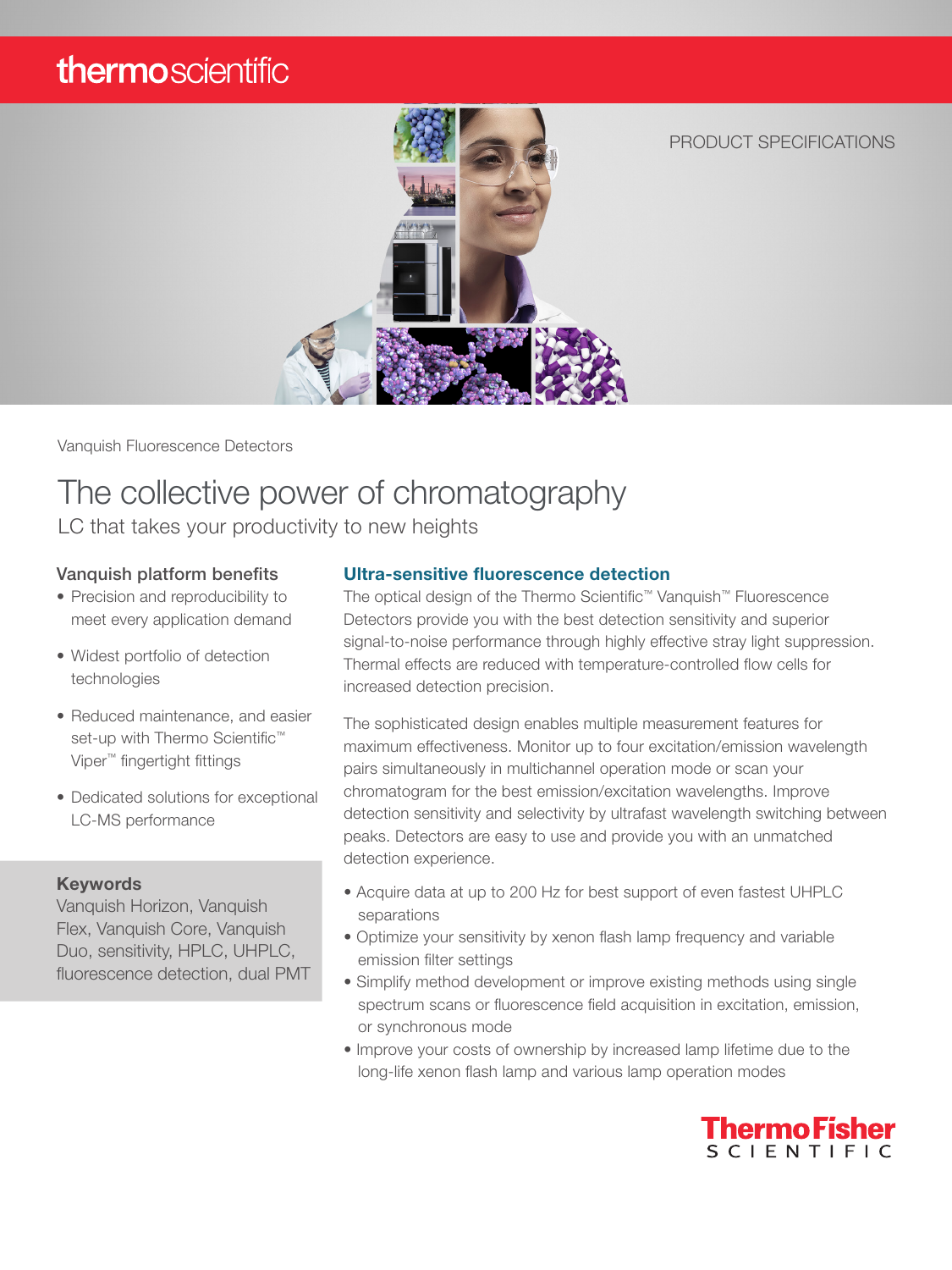| <b>Product specification</b>             |                                                                                                                                                                                                                                                                                                                          |                                             |                            |                                             |  |
|------------------------------------------|--------------------------------------------------------------------------------------------------------------------------------------------------------------------------------------------------------------------------------------------------------------------------------------------------------------------------|---------------------------------------------|----------------------------|---------------------------------------------|--|
| Detector                                 | Fluorescence<br>Detector F                                                                                                                                                                                                                                                                                               | Fluorescence<br>Detector F with<br>Dual-PMT | Fluorescence<br>Detector C | Fluorescence<br>Detector C with<br>Dual-PMT |  |
| Optical design                           | Two monochromators with concave holographic gratings and elliptic mirrors for highest efficiency in<br>light transmission                                                                                                                                                                                                |                                             |                            |                                             |  |
| Light source                             | Xenon flash lamp                                                                                                                                                                                                                                                                                                         |                                             |                            |                                             |  |
| Lamp pulse frequency                     | HighPower (~300 Hz), Standard (~100 Hz), LongLife (~20 Hz)                                                                                                                                                                                                                                                               |                                             |                            |                                             |  |
| Excitation wavelength range              | 200-630 nm                                                                                                                                                                                                                                                                                                               | 200-880 nm                                  | 200-630 nm                 | 200-880 nm                                  |  |
| Emission wavelength range                | 220-650 nm                                                                                                                                                                                                                                                                                                               | 220-900 nm                                  | 265-650 nm                 | 265-900 nm                                  |  |
| Spectrum scanning modes                  | Single Spectrum Scans or FL Field Acquisitions: Excitation, emission or synchronous mode                                                                                                                                                                                                                                 |                                             |                            |                                             |  |
| Spectral bandwidth (FWHM)                | 20 nm (excitation and emission)                                                                                                                                                                                                                                                                                          |                                             |                            |                                             |  |
| Wavelength accuracy                      | $±2$ nm                                                                                                                                                                                                                                                                                                                  |                                             |                            |                                             |  |
| Wavelength repeatability                 | $\pm 0.2$ nm                                                                                                                                                                                                                                                                                                             |                                             |                            |                                             |  |
| Wavelength calibration                   | Internal calibration, excitation monochromator with emission lines of xenon flash lamp, emission<br>monochromator with Raman shift of water and emission lines of xenon lamp                                                                                                                                             |                                             |                            |                                             |  |
| Wavelength validation                    | Internal validation, excitation monochromator with emission lines of xenon flash lamp, emission<br>monochromator with Raman shift of water and emission lines of xenon lamp                                                                                                                                              |                                             |                            |                                             |  |
| Number of signal channels                | Up to $4$                                                                                                                                                                                                                                                                                                                |                                             |                            |                                             |  |
| Data collection rate<br>(single-channel) | Up to 200 Hz                                                                                                                                                                                                                                                                                                             |                                             | Up to 100 Hz               |                                             |  |
| Data collection rate<br>(multi-channel)  | Up to 4 Hz                                                                                                                                                                                                                                                                                                               |                                             |                            |                                             |  |
| Wavelength switching time                | $<$ 250 ms                                                                                                                                                                                                                                                                                                               |                                             |                            |                                             |  |
| <b>Emission filter</b>                   | Variable: 5 positions                                                                                                                                                                                                                                                                                                    |                                             | Fixed: 280 nm              |                                             |  |
| Sensitivity                              | Raman S/N: >550 ASTM over the entire lifetime of the lamp (>2100 using dark signal as<br>noise reference)                                                                                                                                                                                                                |                                             |                            |                                             |  |
| Flow cells                               | 2 options, see ordering information for details                                                                                                                                                                                                                                                                          |                                             |                            |                                             |  |
| Flow cell pressure limit                 | Standard flow cell, biocompatible: 2 MPa (20 bar, 290 psi)                                                                                                                                                                                                                                                               |                                             |                            |                                             |  |
|                                          | Micro flow cell, biocompatible: 4 MPa (40 bar, 580 psi)                                                                                                                                                                                                                                                                  |                                             |                            |                                             |  |
| Flow cell thermostatting                 | 15 °C above ambient to 50 °C absolute                                                                                                                                                                                                                                                                                    |                                             |                            |                                             |  |
| Wetted parts                             | All flow cells: Fused silica, carbon reinforced PTFE, MP35N                                                                                                                                                                                                                                                              |                                             |                            |                                             |  |
| Safety features                          | Power-up diagnostics of optics, cooling fans, motors and electronics. Leak detection and safe leak<br>handling.                                                                                                                                                                                                          |                                             |                            |                                             |  |
| PC connection                            | USB 2.0; 3-port hub to connect further Vanquish modules                                                                                                                                                                                                                                                                  |                                             |                            |                                             |  |
| I/O interfaces                           | $2 \times 6$ pin Mini-DIN connectors each having functionality: 1 input, 1 relay out                                                                                                                                                                                                                                     |                                             |                            |                                             |  |
| <b>GLP</b>                               | Predictive performance functions for scheduling maintenance procedures based on the actual<br>operating and usage conditions of the detector: lamp age, leak detection, service monitoring<br>period, grating and filter movements, PMT workload. All system parameters are logged in the<br>Chromeleon CDS Audit Trail. |                                             |                            |                                             |  |
| Environmental conditions                 | Operation: 5-35 °C, 20-80% RH (non condensing), max. 2000 m above sea-level                                                                                                                                                                                                                                              |                                             |                            |                                             |  |
|                                          | Storage: -20-45 °C, max. 60% RH (non condensing)                                                                                                                                                                                                                                                                         |                                             |                            |                                             |  |
| Power requirements                       | 100-240 V AC, 50/60 Hz, max. 245 W/255 VA                                                                                                                                                                                                                                                                                |                                             |                            |                                             |  |
| Dimensions ( $h \times w \times d$ )     | 159 mm $\times$ 420 mm $\times$ 620 mm (6.3 in $\times$ 16.5 in $\times$ 24.4 in)                                                                                                                                                                                                                                        |                                             |                            |                                             |  |
| Weight                                   | 21 kg (46 lbs)                                                                                                                                                                                                                                                                                                           |                                             |                            |                                             |  |